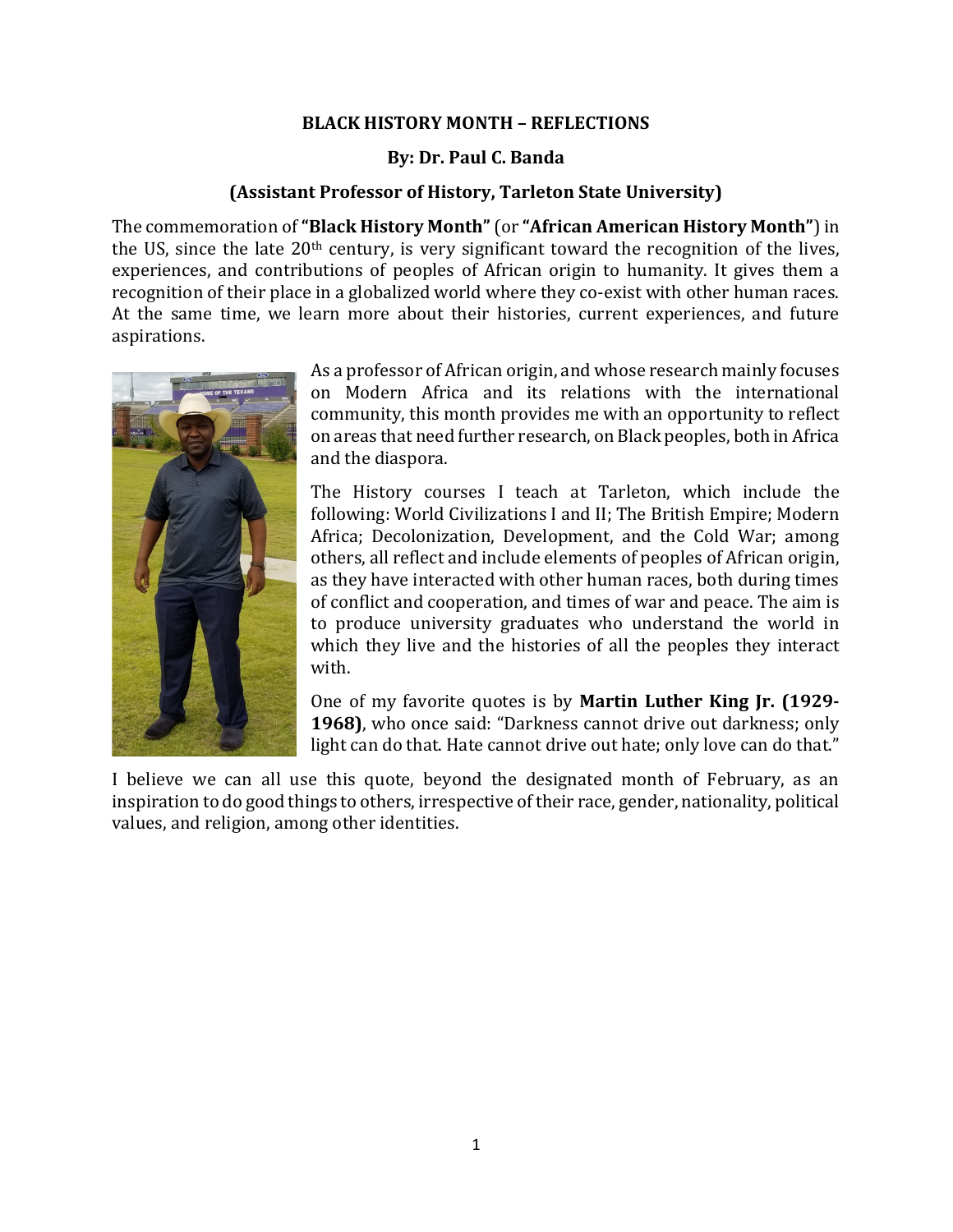

My name is Daisha Sipho and I am currently a first-year doctoral student, as well as an instructor in the criminal justice department. I am a Fort Worth, TX native graduating high school from Southwest High School in Fort Worth ISD. As a first-generation student, I received my bachelor's and master's degree from Texas Christian University. I have always known furthering my education was a goal of mine. I have a strong passion for criminal justice, specifically juvenile justice and wrongful convictions. I have observed the many roles and opportunities this career field offers from police work to

academia. Being an instructor to me means paying it forward and providing students the same academia and support I received, both in undergraduate and graduate school. With the support of my family and friends, I have been able to make it thus far. My great grandfather lived by a quote that I adopted, "May the work I've done speak for me." I hope to leave a great lasting impression here at Tarleton State University.